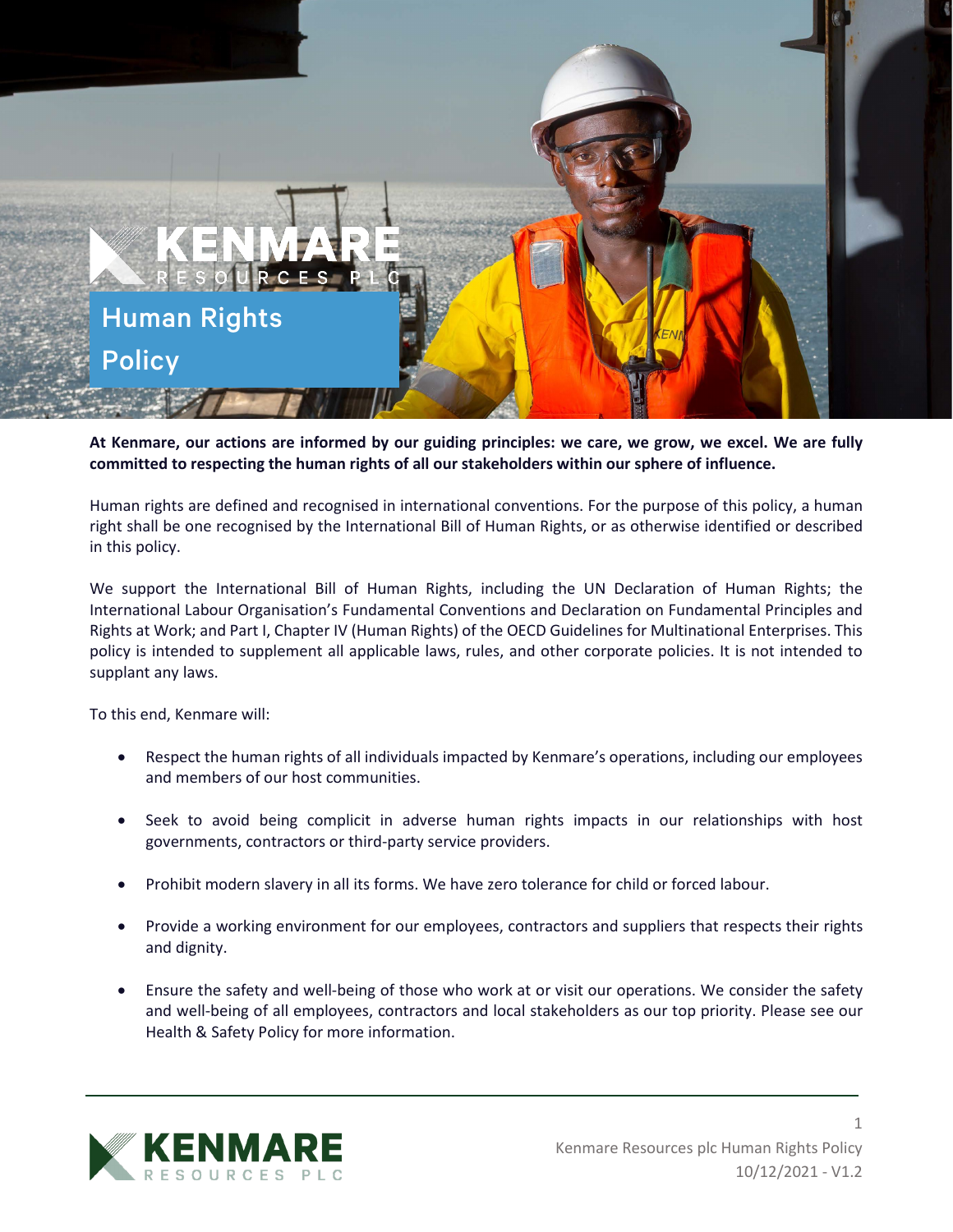- Respect the rights of people in communities impacted by our activities, including the right to water, land and a safe environment. We will seek to engage with people in such communities to identify potential adverse impacts on human rights and take appropriate steps to avoid, minimise and/or mitigate them.
- Respect the cultures, customs and values of local communities. We implement sustainable community development programmes with effective management, consistent with our Community Engagement and Investment Policy.
- Engage with local communities proactively to discuss and address human rights concerns related to Kenmare's operations.
- Ensure our security systems, guidelines and practices are consistent with international standards, including the Voluntary Principles on Security and Human Rights (the VPs), and the laws of the jurisdictions where we operate. Compliance with the VPs is written into all Kenmare security contracts or memoranda of understanding with the government and third-party security firms.
- Seek to ensure that our suppliers operate safely and according to the high level of ethical conduct that we expect. Our standard terms and conditions specifically require suppliers to adhere to ILO Standards on child labour, as well as the applicable Kenmare Health & Safety and Environmental policies and procedures.
- Provide formal reporting processes for concerns arising from our operations, including those related to human rights. Kenmare will not tolerate retribution against employees who report suspected human rights violations.
- Monitor and report on a regular basis on Kenmare's human rights performance and compliance with this policy.
- Kenmare will consider appropriate mechanisms for mitigation and remediation in instances in which it determines that its employees or third parties acting on its behalf have caused adverse human rights impacts. Where violations by employees are proven, Kenmare will implement appropriate sanctions.
- Respect freedom of association, including the right of our employees to form unions. Please see our Freedom of Association Policy for more information.
- Provide a copy of this policy to new employees and provide training on our human rights expectations to all employees. We will also communicate this policy to external stakeholders by making it available on our corporate website.

Kenmare will ensure that all employees understand and adhere to this Human Rights Policy. We will also ensure that third-party service providers (including contractors, suppliers, and business partners) are provided with this policy and we will ask them to adhere to it.

The Human Rights Policy is implemented by the Executive Committee and site leadership. The Sustainability Committee, and more widely the Board of Directors, has responsibility for overseeing Group-wide compliance with the Human Rights Policy.



2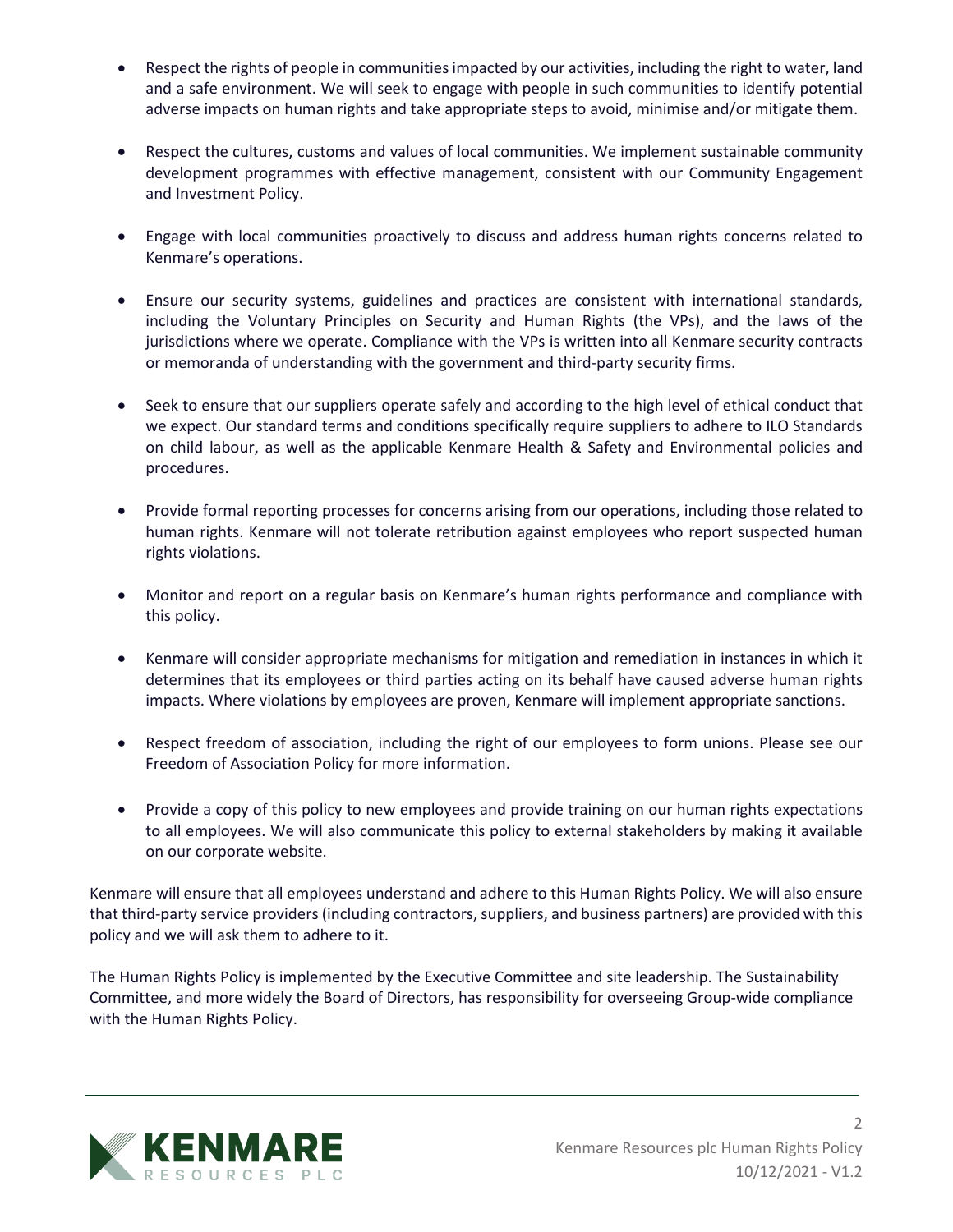This policy was reviewed and approved by the Board of Kenmare Resources plc and is signed by Michael Carvill, Managing Director on behalf of the Board of Kenmare Resources plc.

## **Michael Carvill**

Managing Director 10 December 2021

## **About Kenmare and scope of policy**

Kenmare is an established mining company operating the Moma Titanium Minerals Mine on the north-east coast of Mozambique. This Policy covers the Mine, our Mozambican offices in Nampula and Maputo and our head office in Dublin, Ireland.

We are one of the world's largest producers of mineral sands products, key raw materials ultimately consumed in everyday "quality-of-life" items such as paints, plastics, and ceramic tiles. We mine titanium-rich sands, mainly using dredges that float in artificial ponds, removing 3-5% of ore mined, and separate it into its constituent minerals. We then progressively rehabilitate the mined land before it is handed back to the local community. Once the minerals are separated, we transport our final products to ocean-going vessels from our dedicated port facility.